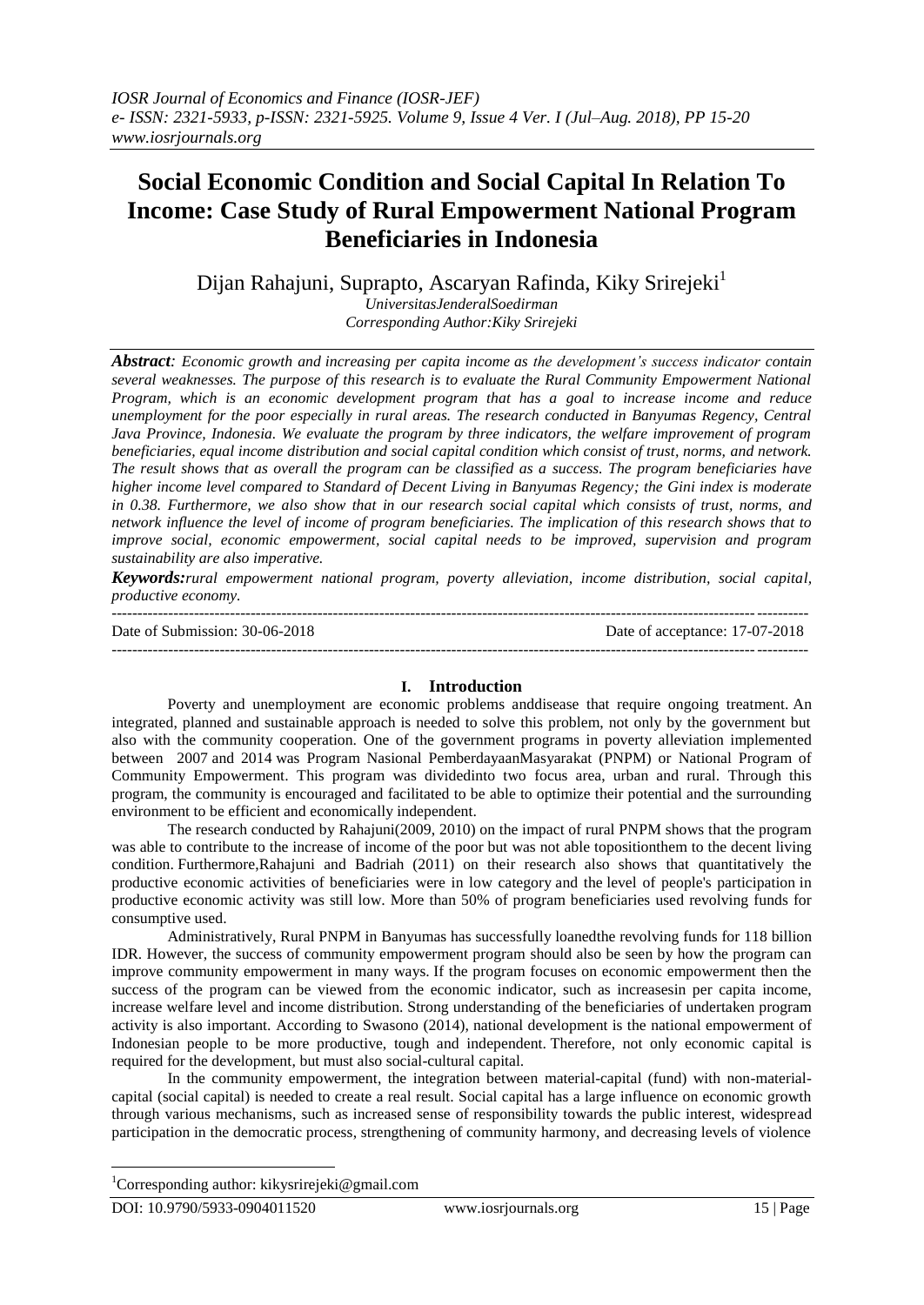and crime (Blakeley and Suggate, 1997 in Suharto, 2009). This social capital can also serve as a trigger for empowerment within a community. Skidmore (2001) stated that social capital could play a role in accelerating economic growth and improving people's welfare. Wijayanti (2011) states that the role of the ability of the empowerment actors will be effective to improve the empowerment of the community if the previous community increased its empowerment. If poverty is judged by the inability of the community to meet its basic needs due to lack of purchasing power, then through community empowerment program facilities and social capital, we expectthat poverty level can be reduced.

Rural PNPM is a program to increase the welfare and employment opportunities of the poor in rural areas by accelerating poverty alleviation in an integrated and sustainable way. Program integration can be seen from how the Central Government, Provincial Government, District Government, Regency and Village, organizers of activities and beneficiary are work together. The vision of Rural PNP is the achievement of the welfare and independence of the rural poor. In the Rural PNPM Operational Technical Guidelines, welfare means the fulfillment of basic needs of the community. Welfare by the Central Bureau of Statistics is not only fulfilled basic needs but also the need for decent living, measured by the income which equivalent to the purchasing power to meet the needs of a decent living (KHL). Independence means being able to organize themselves to mobilize the resources that exist in their environment in the implementation of the program. The ability to mobilize these resources is largely determined by their internal factors such as their belief in the program, their understanding of the rules of program implementation and discipline in carrying out activities within the program. It is also determined by external factors that are program implementers and supporting *institutions* 

The PNPM was ended in 2014, but to date,there are still many issues that have not been fully addressed. According to Haryadiet al., (2016) at the level of activity managers at the sub-district level there are various patterns of program handling PNPM Panca program, each manager of activities at the sub-district level, choose the form of management pattern in accordance with the agreement between the organizers of activities with local institutions in an effort to save funds revolving loan. On the other hand, the level of community dependence on the program is very high, institutional program at the community level already exists but its position is limited to coordinate the implementation of lending (Dijan R, Suprapto, Rusmusi, 2014). These conditions are associated with the presence of institutional sustainability of the program needs to be seen how the impact of the program on beneficiaries.

# **II. Research Methods**

This research was conducted in Banyumas regency. We use purposive sampling. We only chose a village that has the highest number of Social Community Group (KelompokSosialMasyarakat/KSM), and by this criteria, we have 86 respondents in total. We used mixed method, quantitative and qualitative method. To collect the quantitative data we use questionnaires while for qualitative we used in-depth interview techniques, observation,and Focus GroupDiscussion. We used triangulation techniques by checking data from several different sources on the same problem using two strategies (1) checking the degree of confidence in the findings of several data collection techniques such as observation, in-depth interviews, questionnaires, and FGDs; (2) check the degree of confidence of multiple data sources with the same method .

| <b>Table 1. Variables and Indicators</b> |                                                                                   |  |
|------------------------------------------|-----------------------------------------------------------------------------------|--|
| <b>Variables</b>                         | <b>Indicators</b>                                                                 |  |
| Social conditions                        | Level of education<br>1.                                                          |  |
|                                          | 2.<br>Type of work                                                                |  |
|                                          | 3.<br>Participation of beneficiaries to the social activities.                    |  |
| Economic conditions                      | 1.<br>The income per capita is calculated by dividing the amount of family        |  |
|                                          | income and the number of dependent family members                                 |  |
|                                          | The poverty level is calculated by comparing family income per capita and<br>2.   |  |
|                                          | income above the poverty line based on National Economic Census on September 2016 |  |
|                                          | which is 350.420 IDR.                                                             |  |
|                                          | 3.<br>Welfare level is calculated by comparing the income per capita with         |  |
|                                          | Standard of Decent Living in Banyumas Regency which is 1.350.000 IDR.             |  |
|                                          | Income distribution is calculated using Gini Coefficient:<br>4.                   |  |
| n                                        |                                                                                   |  |
|                                          | $GC = 1 - \sum (X_{i+1} - X_i) (Y_i + Y_{i+1})$                                   |  |
|                                          |                                                                                   |  |
|                                          | $GC = Gini$ Rate Coefficient                                                      |  |
|                                          | $Xi$ = Proportion of number of cumulative households in class i                   |  |
|                                          | $Y_i$ = Proportion of cumulative households in class i                            |  |
|                                          | Gini Coefficient Criteria:                                                        |  |
|                                          | Inequality income distribution low when $GC < 0.3$                                |  |
|                                          | Inequality of moderate income distribution when GC is between 0.3 - 0.4           |  |

The analytical methods used are described in table 1.1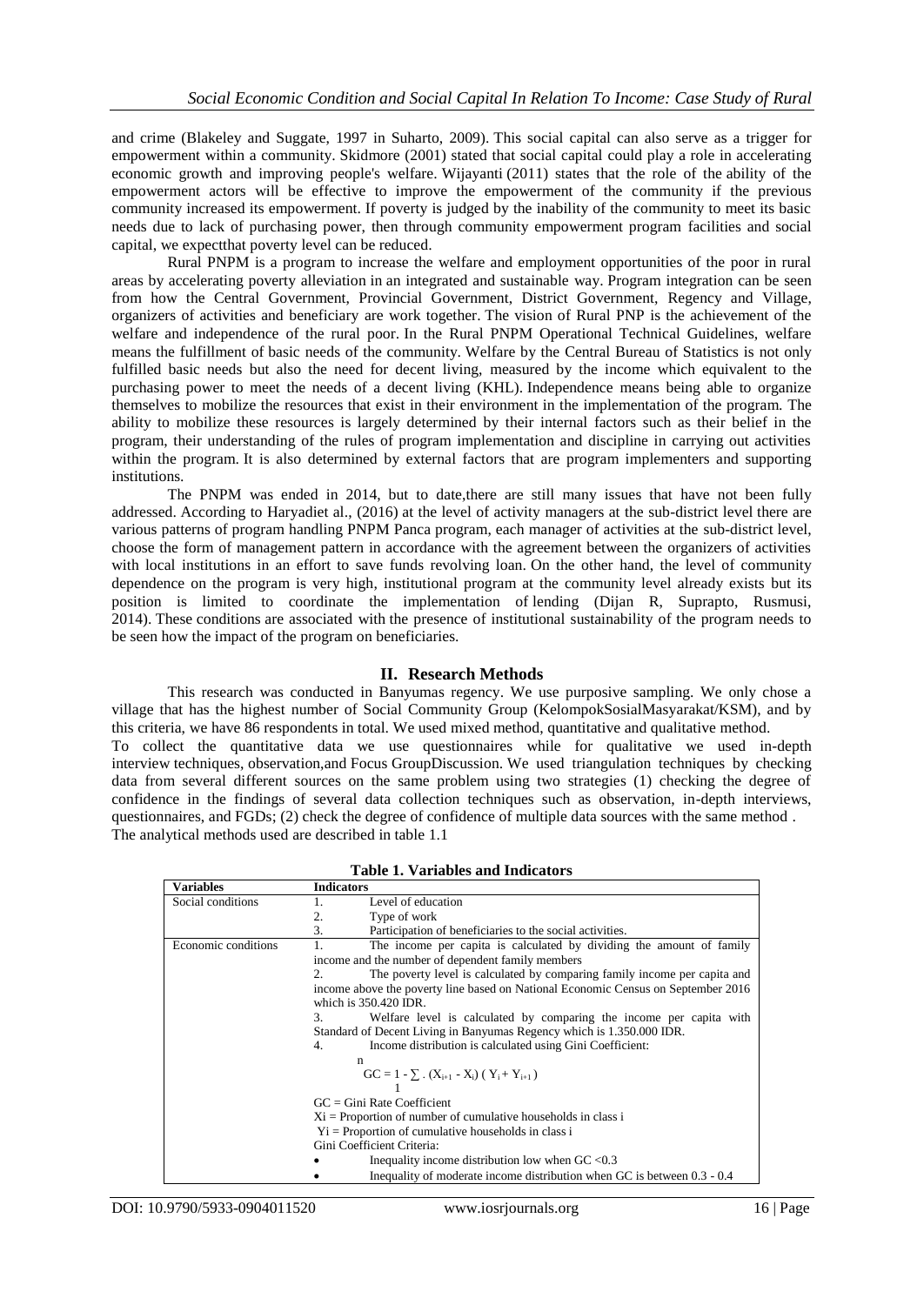|                         | Inequality of high-income distribution when $GC > 0.4$                                |  |
|-------------------------|---------------------------------------------------------------------------------------|--|
| Social Capital          | Respondents involvement in social activities<br>1.                                    |  |
|                         | 2.<br>Trust is measured by the respondent's perception about their confidence in      |  |
|                         | the program, their preference, and expectation about the program.                     |  |
|                         | Respondents' understanding ofrules (norms) is measured by the<br>3.                   |  |
|                         | respondents' understanding of group rules such as obligation and sanction, procedures |  |
|                         | to borrow money and group meeting.                                                    |  |
|                         | Disciplines are measured by the respondents' obedience toward the rules<br>4.         |  |
|                         | and or agreement.                                                                     |  |
|                         |                                                                                       |  |
|                         | The social capital indicators are measured using scale:                               |  |
|                         | 0-20 very low category                                                                |  |
|                         | 21 - 40 low category                                                                  |  |
|                         | 41 - 60 medium category                                                               |  |
|                         | 61 - 80 high category and                                                             |  |
|                         | 81-100 categories are very high                                                       |  |
| The influence of Social | Using regression formula:                                                             |  |
| Capital on Income       | $Y = a + BX1 + b2X2 + b3X3 + b4X4 + e$                                                |  |
|                         | $Y:$ income                                                                           |  |
|                         |                                                                                       |  |
|                         | X1: the length of the program of empowerment                                          |  |
|                         | X2: level of confidence of respondents to the program                                 |  |
|                         | X3: understanding and implementation of existing norm in program                      |  |
|                         | X4: networks or relation owned by respondent in conducting the productive economic    |  |
|                         | activity, with trust level or $\alpha = 0.05$                                         |  |

# **III. Results And Discussion**

1). The social conditions of program beneficiaries are seen from the age, education level, type of work, and respondent's participation towards social cohesion:

a. Age of respondent

The age of the respondents was range from 26 years old to 74 years old, in this study the age of the respondents were grouped into three groups. First age group, consists of 26 - 40 years old respondents and the number is 40 respondents (47 percent), second age group between 41 - 56 years old with 40 respondents (47 percent) and the third age group of  $57 - 70$  years with  $6$  (six) persons (6 percent). Since the age of pension n in Indonesia is 58 years, so most of therespondents, which is 84 people or 91 percent are in productive age. Therefore, we believe it is necessary to empower them to be able to conduct productive economic activities to increase their family income and welfare.

#### b. The education level of respondents

The education level of 55 respondents (64 percent) mostly graduated fromprimary school, 19 respondents (22 percent) are high school graduate, 11 people (13 percent) junior high schoolgraduate and one (1) respondent (1 percent) is a college graduate. Based on educational level, the form of empowerment that is needed is activities that might improve their skills to manage existing resources.

## c. Type of work

The type of respondent's work is grouped into 4 (four) categories. First, homemakers, are those who follow the activity of saving and loan but not doing a productive economic activity to increase family income. There are 45 homemakers or (52 percent), they are potential andable to do economic activities to increase family income. Aside from homemakers there are also 22 respondents (20 percent) who work as microentrepreneurs, they have trading activities, such as producing and selling snacks and selling daily needs. Respondents works as laborers are 17 people (20 percent), namely as domestic servants and farm workers, the remaining2 (two) people (1 percent) as village officials.

#### d. Social activities followed by the respondents

Our respondents engaged invarious social activities such as family welfare empowerment organization (PembinaanKesejahteraanKeluarga/PKK), and or group of spiritual and savings groups which perform productive economic activities. On average, each respondent attended more than three (3) social activities. Their participation in social activities varies between 1 (one) year to 10 years, overall 75 percent of respondents (65 people) has joined social activities for more than 4 (four) years. Aligned with empowerment efforts, the number and length of participation of respondents in social organizations can open the insight and an opportunity to increase knowledge and skills to conduct productive economic activities. However, because the motivation of their participation in organizing is only based on the socialization needs and also as a way to make it easier to get the loan so that the motivation to conduct the productive economic activity is very low.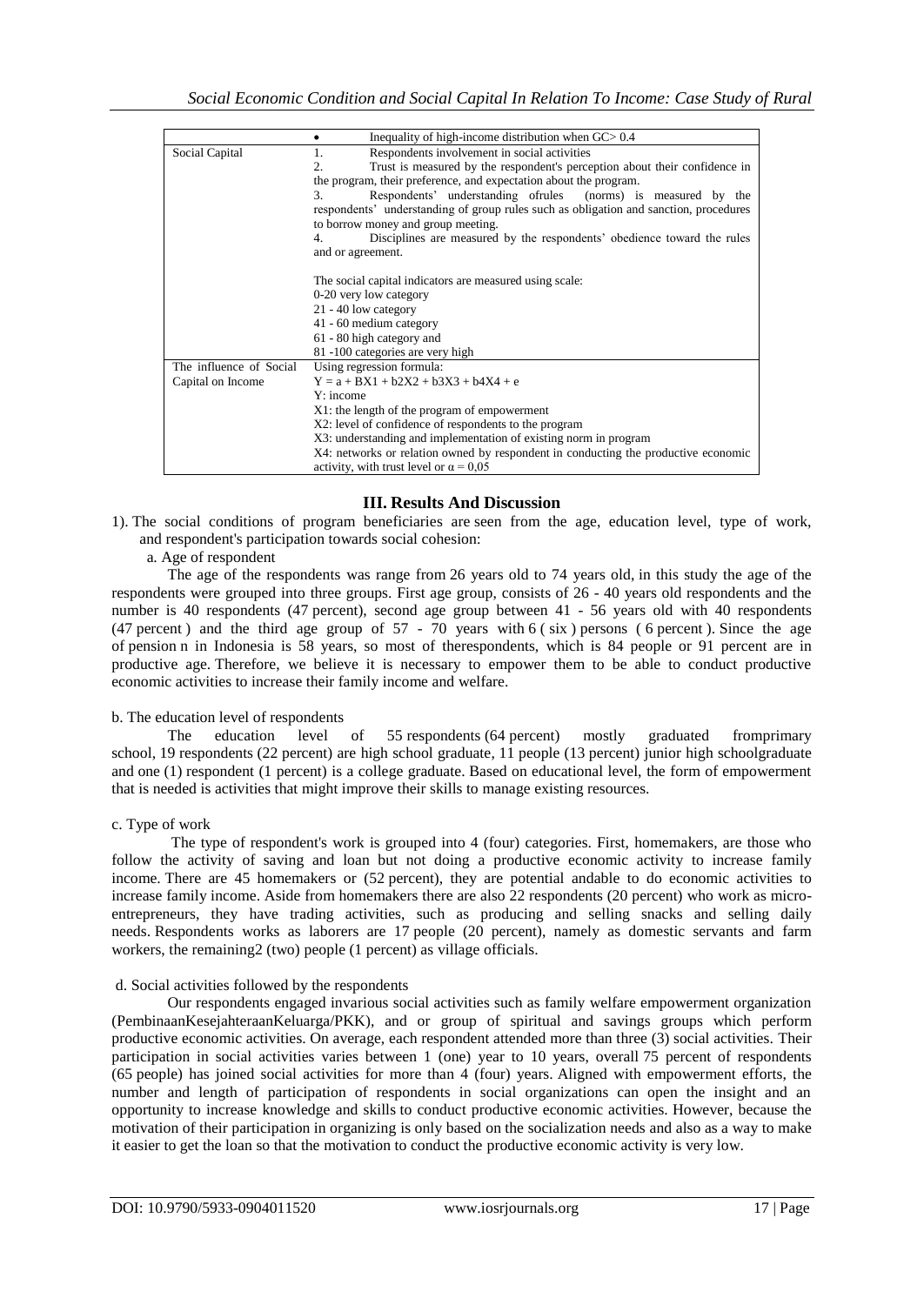2. The economic condition of the respondent is seen from the income per capita family member, poverty level, welfare level and income distribution :

#### a. Per capita income of respondents

The average income per capita of the respondent family isIDR 688,796.14 (USD 48) the number of familieswhose income per capita is below the per capita income of the average respondent is 60 percent or 52 respondents.Family whose income per capita is below per capita average haveapproximately 5 (five) member of familydependent, while respondents whose per capita income is above the average have3 (three) member of family dependents. Thus we conclude that, the more dependents family the smaller the per capita income.

#### b. Respondents' Poverty Line

The poverty rate of respondents is calculated by comparing the income per capita of family members with income above the rural poverty line based on the result of the Indonesian national socioeconomic survey conducted in September 2016,which is to Rp 350,420 (USD 24.4). Of the total number of respondents whose income per capita are below average, there are 52 percent or 27 people whose income per capita were below the poverty line. However, it does not mean that the rest of the respondents who are free from poverty, they are still categorized as vulnerable poor respondents because if there is inflation in the economy, then they are the first group who are prone to become poor.

#### c. Level of welfare of respondents

The welfare rate is calculated by comparing the income per capita of the respondent with the equivalent income for the fulfillment of decent living needs (*KebutuhanHidupLayak*/KHL). In Indonesia, the basic determination of KHL is regulated in Presidential Regulation No.78 of 2015 Article 4, which states that a reasonable income is the amount of income or income of Workers / Laborers from their work to be able to adequately meet the needs of the Workers / Workers and their families. In Banyumas Regency, KHL in 2016, was IDR 1,350,000.00 (USD 94) . Some respondents who earnper capita income above the needs of decent living wereonly 12 respondents or 18 percent. Therefore it is still needed various efforts to improve welfare, by increasing economic empowerment.

#### d. Revenue Distribution

The inequality level of income distribution is calculated according to Gini index (IG) by dividing the respondent into 5 (five classes) each 20% is at the moderate level of 0.38. According to Oshima if IG ratio is between 0.3 to 0.4,theninequality is at a moderate level.'

## 3. Social Capital

According to Trempel (2011), people want to involve themselves in the empowerment program if they feel they benefited from the empowerment program. The success of theempowerment program is measured by the benefits that the beneficiaries receive. In the PNPM program, one of the benchmarks of sustainability is the increase in income to alleviate poverty.Thus, beneficiaries should also seek to increase their income through productive economic activities and develop their ability to collaborate with program facilities. Trust with program facilities, understanding of beneficiary programs and networks are the basic capital that will assist the program in directing the productive economic activities of beneficiaries to achieve program objectives. These are part of the social capital that can strengthen the achievement of program objectives.

Assessment of social capital condition is done through the assessment of the respondent's perception of the program :

- a. The average of respondents involved in various social organizations, most of the respondents involved in 6 (six) groups of social organizations. There areregular social gathering group called *DasaWisma* which consist of 10 (ten) homemakers, family welfare empowerment organization or *PembinaanKesejahteraanKeluarga/*PKK,religious group activities, and group of PNPM. The reasons why respondents engage in so many activities are for socialization, for entertainment, for easy lending, while only few who think that it is to increase productive economic activity.
- b. Respondents' trust in the program, in the form of a sense of fun towards the program, and the expectations of respondents to the program average 3.7 means in medium to high category. Most respondents expect the rolling loan program to continue, to maintain the sustainability of lending respondents always try to repay the loan in a timely manner by for example borrowing again from other sources of lending.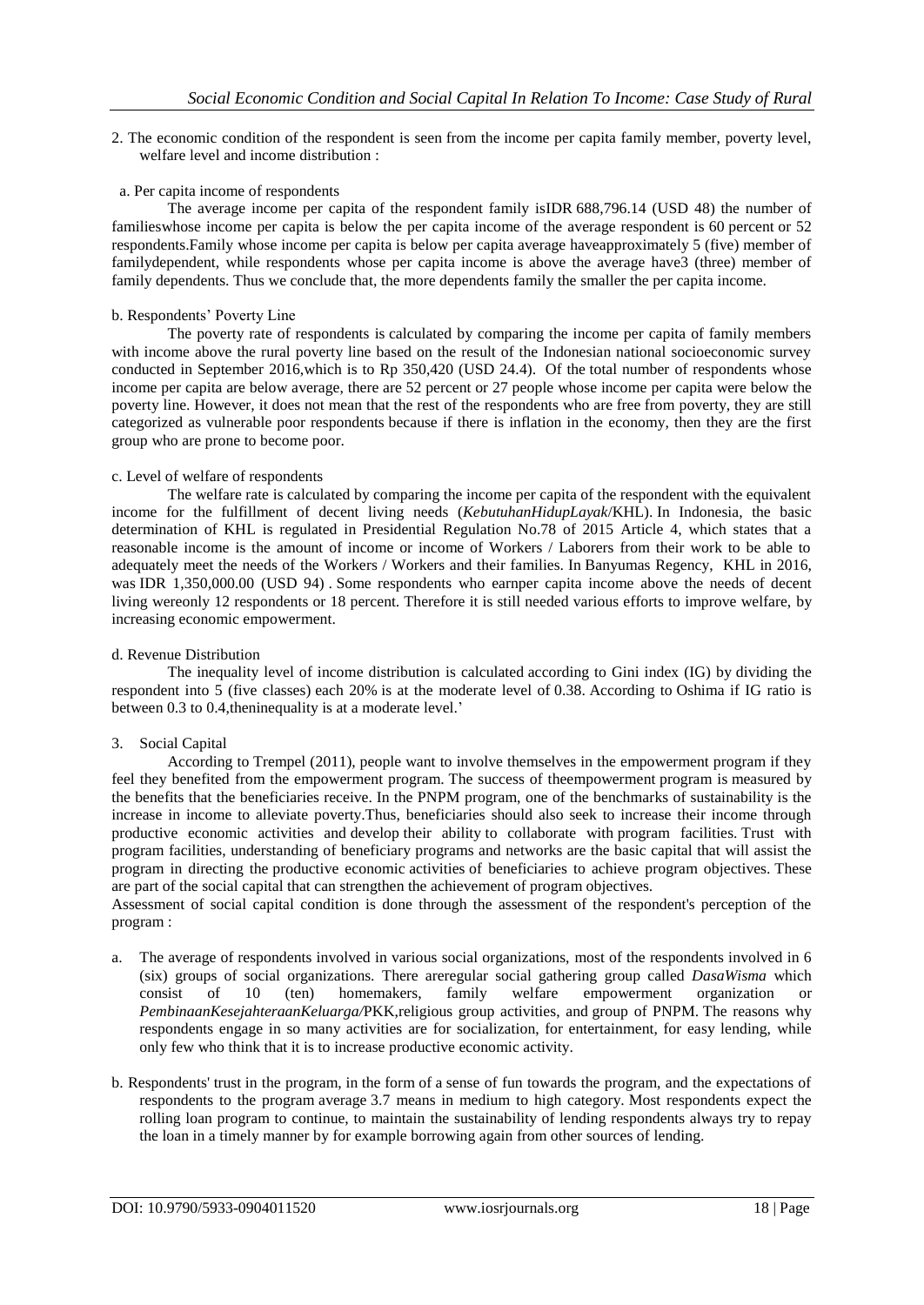- c.Understanding of the rules of the program haveaverage of 2.7 means in the low to medium category, this happens in the utilization of the loan means that many loans that target utilization is not appropriate, not for productive economic activity.
- d. Respondents network in conducting productive economic activities , average respondent's perception of 3.0 means ownership of the network of respondents in moderate condition, that is only around the group itself.

4. The influence of Social Capital on Income

The influence of income and social capital is perceived by multiple regression analysts . The research variables are:

a. Revenue  $= Y$ ;

- b. The duration of the respondent becomes a member of  $KSM = X1$ ;
- c. Respondent's trust in program  $= X2$ ;

d. Understanding respondent to KSM rule  $= X3$ ;

e . Network of respondents in conducting productive economic activities =  $X4$ . Confidence level (df) =  $5\%$ . Regression test results, as follows:

 $Y = 5.09 + 1.78 X1 + 1.75 X2 + 4.22 X3 + 1.40 X4$ 

(4.39) (1.628) (5.89) (2.16) (5.34)

N = 86; Adjusted *R* - *squared* = 0.71; F  $_{hit}$  = 29.89; F  $_{tab}$  = 3.65 t  $_{tab}$  = 1.98

Based on the results of the regression test overall (test F) the social capital that includes the length of the respondent became a member of KSM, the confidence level of respondents to the program, understanding and compliance of respondents to the rules of the program and the network of the respondents in doing productive economic activities influence the respondents' income. This is seen in the overall test  $F_{\text{hit}} = 29.89$  greater than  $F_{tab}$  = 3.65. Partial regression (t-test) variable level of confidence of respondents to the program  $(X2)$ , comprehension and adherence to the rules of the program  $(X3)$  and the network of the respondents in productive economic activity (X4) are statistically significants. It can be seen from the result of t  $_{hit}$  variable X2, X3, and X4 which show bigger than t  $_{tab.}$ . While the variable length of the respondent to a member (X1) has no significant effect.This condition occurs because the respondent beneficiaries utilize the fund for consumptive activities. Moreovermajority of them were in low education level, that cause them to have low motivation to create productive economic activities. The process of empowerment program will be effective if the program also engage in monitoring activities.

Although the success of the empowerment program can not only be seenfrom the increase in income,but economically in the poverty alleviation program the incomeis the benchmark. With the income, people will have the purchasing power to meet the daily needs. The increase in income will increase spending power, but an effort to increase revenue must be done through a series of productive economic of the beneficiaries of the program. The ability to conduct productive economic activities on respondents is influenced by the level of social experience they have. Social capital affects income through beneficiary responses in the behavior of allocating and utilizing economic stimulation programs through productive economic loans from programs. Therefore, to streamline the empowerment program needs to be accompanied by efforts to increase the capability of social capital, and mentoring

#### **IV.Conclusions And Recommendations**

#### **Conclusion**

a). PNPM program through revolving lending activities for productive economic activities can alleviate poverty and raise public incomes.

b). The distribution rate of the students receives the program in the medium/medium category.

c ). Income beneficiaries of the program affected their ability to colaborate benefits of the program with their social capital in the form of confidence in the program, an understanding of the rules of the program and network of productive economic activities that they can develop.

#### **Suggestions**

The success of the community empowerment program is not only determined by the quality of the program, but also by: a). The accuracy of the target; b). Ability to develop social capital from both sides; c).Assistance and d). Program sustainability as an effort to make changes is a continuous process.

#### **Reference**

- [1]. Anonymous, 2014. Operational Technical Guidelines for PNPM Mandiri Perdesaan. Directorate General of Community and Village Empowerment, Jakarta.
- [2]. Anna Strempel, 2011. Pe nilaian Project Needs T o P omen Aceh in B idang P ertanian. Australian Center for International Agricultural Research (ACIAR) and NAD Agricultural Technology Assessment Institute (BPTP)